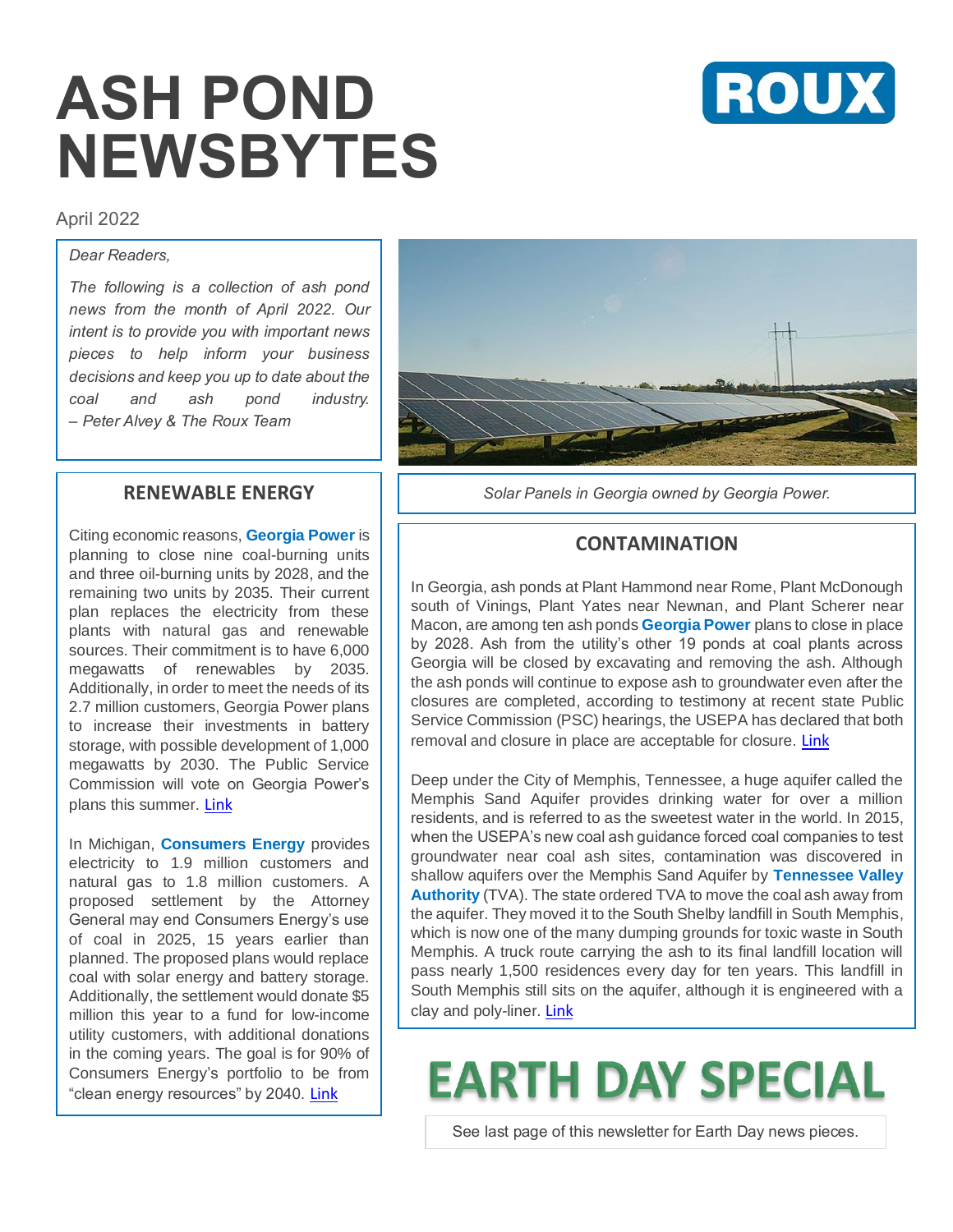#### **IN OTHER NEWS…**

The list of risks for the billiondollar claims industry continues to grow. According to the CEO of **Praedicate**, polyfluoroalkyl substances (PFAS) are the biggest thing out there, with sources ranging from firefighting foam to nonstick pans. Exposure to the insurance industry from litigation could be close to \$100 billion without considering expected lawsuits involving water contamination. Literature is emerging about microplastics and arsenic in rice-based baby foods brought on by climate change; arsenic has been found to be more concentrated in soil due to drought and increases in temperature. [Link](https://www.insurancejournal.com/news/national/2022/04/08/661899.htm)



*There are currently about 500 unlined coal ash impoundments in the US.*

#### **LEGAL AND REGULATORY**

In Arizona, the governor has signed a law which makes the State of Arizona, not the federal government, responsible for implementing programs regarding disposal of toxic ash from coal power plants. [Link](https://www.12news.com/article/news/local/arizona/governor-doug-ducey-signs-bill-putting-arizona-not-the-feds-in-control-of-coal-pollution-disposal/75-d9cc244d-b20e-40f9-8bf5-3792b845dd4c)



### **CLOSURE AND MODIFICATIONS**

In Dumfries, Virginia, the Possum Point Power Station burned coal from the late 1940s to 2003, when it was converted into a gas-fired power plant. Over four million cubic yards of coal ash residuals were stored in a pond on-site. **Dominion Energy, owner of Possum Point, is** working to assess coal ash removal options, but favors a landfill option which would place the coal ash seven miles from the sought-after Potomac Shores neighborhood. [Link](https://www.potomaclocal.com/2022/04/03/coal-ash-meeting-monday-night-at-potomac-shores-middle-school-to-discuss-closing-toxic-ponds/)

**NIPSCO**, a **NiSource** company, has five coal ash ponds in Michigan City Generating Station in Indiana. NIPSCO is working to close these ponds to meet the Coal Combustion Residuals rule by the end of 2022. They are currently working with the Indiana Department of Environmental Management (IDEM), and local Michigan City and LaPorte County officials, to ensure this work is being done safely and in compliance with applicable regulations. [Link](https://wimsradio.com/2022/04/21/nipsco-begins-work-to-retire-ash-ponds-at-michigan-city-generating-station/)

*Dominion Energy owned Possum Power Point Station.*

#### **INSURANCE**

The renewed efforts for regulatory enforcement of coal ash impoundments should give insurance companies new cause to review coverage policies. In January 2022, the USEPA renewed the regulatory focus from the Obama-era administration, which defined rules for the disposal of coal combustion residuals (CCR). These rules, introduced in April 2015, established guidelines on groundwater monitoring and required that linings must be installed in coal-ash ponds. There are currently about 500 unlined coal ash impoundments in the US, according to the USEPA. According to a Washington, D.C. attorney, "CCR liabilities related to impoundments and landfills that were in use decades ago could be covered under commercial general liability policies issued prior to 1986." Another New Jersey attorney indicated that "Coal ash sites are considered potential sources of groundwater contamination, and many are old facilities that could trigger historic insurance policies." Carriers should be aware that multiple policies might come into play for coal ash liabilities, and careful review of each is critical. [Link](https://www.businessinsurance.com/article/20220401/NEWS06/912348702/Coal-industry-on-notice-for-cleanup)